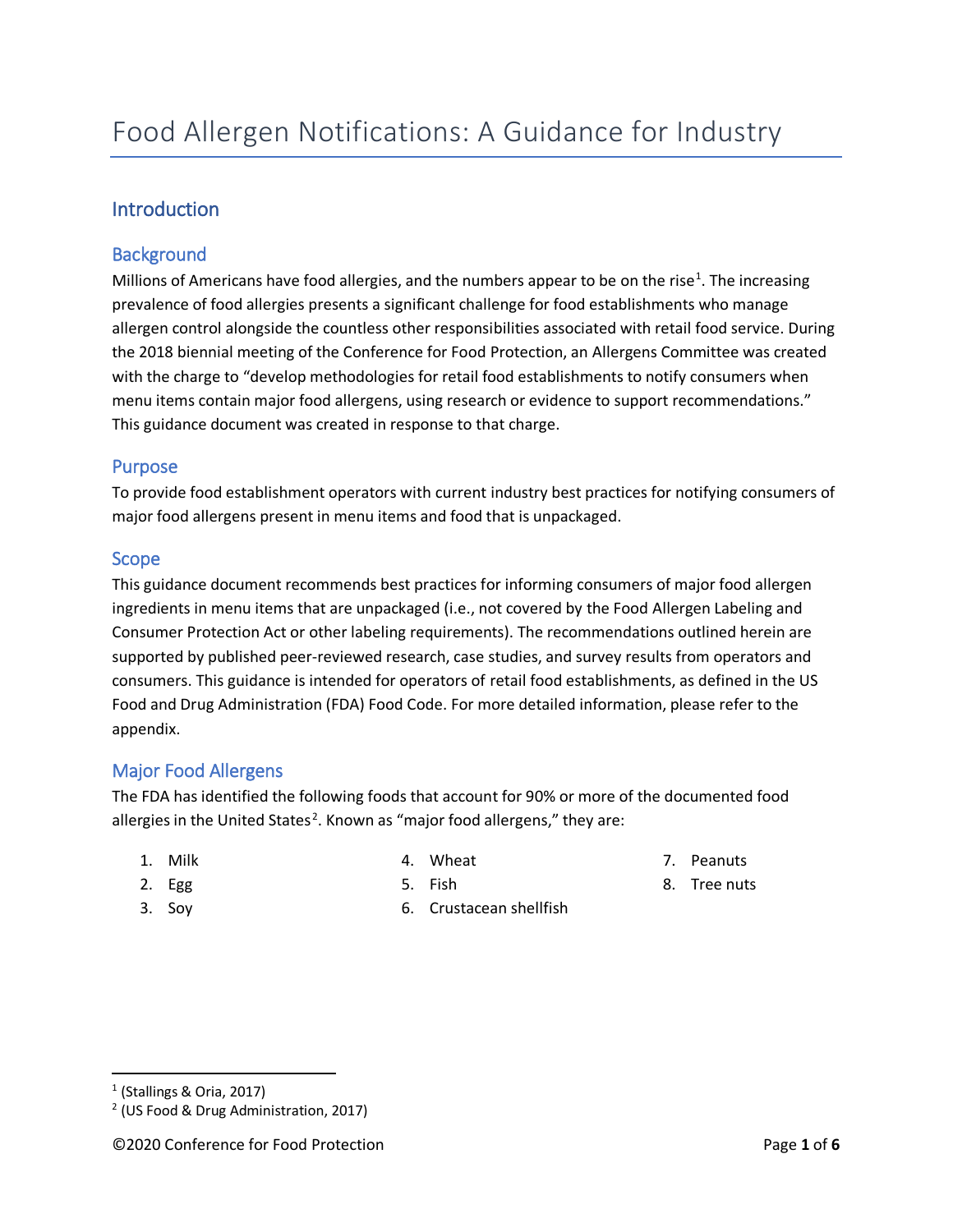## **Guidance**

Consumers with food allergies depend on allergen information that is made available on labels and menus (or "notifications") when making a purchasing decision. In a recent survey of 788 food-allergic consumers and family members, respondents overwhelmingly preferred a **combination of verbal and written allergen notifications** (Appendix B.1). Additionally, they indicated that notifications should be **specific** to menu items and the major food allergens they contain, rather than generic warnings that may apply to the entire menu or food preparation environment. Food allergen notifications should address all ingredients containing major food allergens, including "hidden ingredients," such as egg washes, sauces, garnishes, etc.

In some cases, a food operation not be able to accommodate an allergen-free order. **Be open and honest** with the consumer about the limitations of the establishment in controlling food allergens.

### Written Notifications

Design menus (including those for online ordering, catering, and take-out) to ensure names and descriptions of food items fully represent the major food allergens they contain. For example:

- 1. Next to each menu item, include additional text to specify allergens (e.g., *Contains egg, milk*).
- 2. Use images (or "icons") of food allergens next to menu items where they are present. Include a key so consumers know what the icons represent<sup>[3](#page-1-0)</sup>. (See Appendix A for icon sets available for commercial use.)
- 3. Keep a clear and thorough allergen menu available to customers that provides *all* the ingredients for each menu item. This is particularly helpful for customers who are allergic to foods not listed as major food allergens by the FDA.

Blueberry Smoothie - 325 cal Contains: wheat, egg, milk, tree nuts (cashew)

Thai Fusion Salad - 660 cal Contains: Peanuts, soy, wheat, fish

Example in-menu notification example allergen icons



## Verbal Notifications

When allergen information is provided verbally (by servers, managers, etc.), ensure the information is **accurate, verifiable, and consistent**. Food-allergic customers pay close attention to the way food workers respond to their questions and make purchasing decisions based on their perceptions. Food workers who appear uninformed or disinterested can negatively impact a customer's confidence that their meal will be prepared safely<sup>[4](#page-1-1)</sup>.

<span id="page-1-0"></span><sup>3</sup> (Marra, et al., 2017)

<span id="page-1-1"></span><sup>4</sup> (Begen, et al., 2016)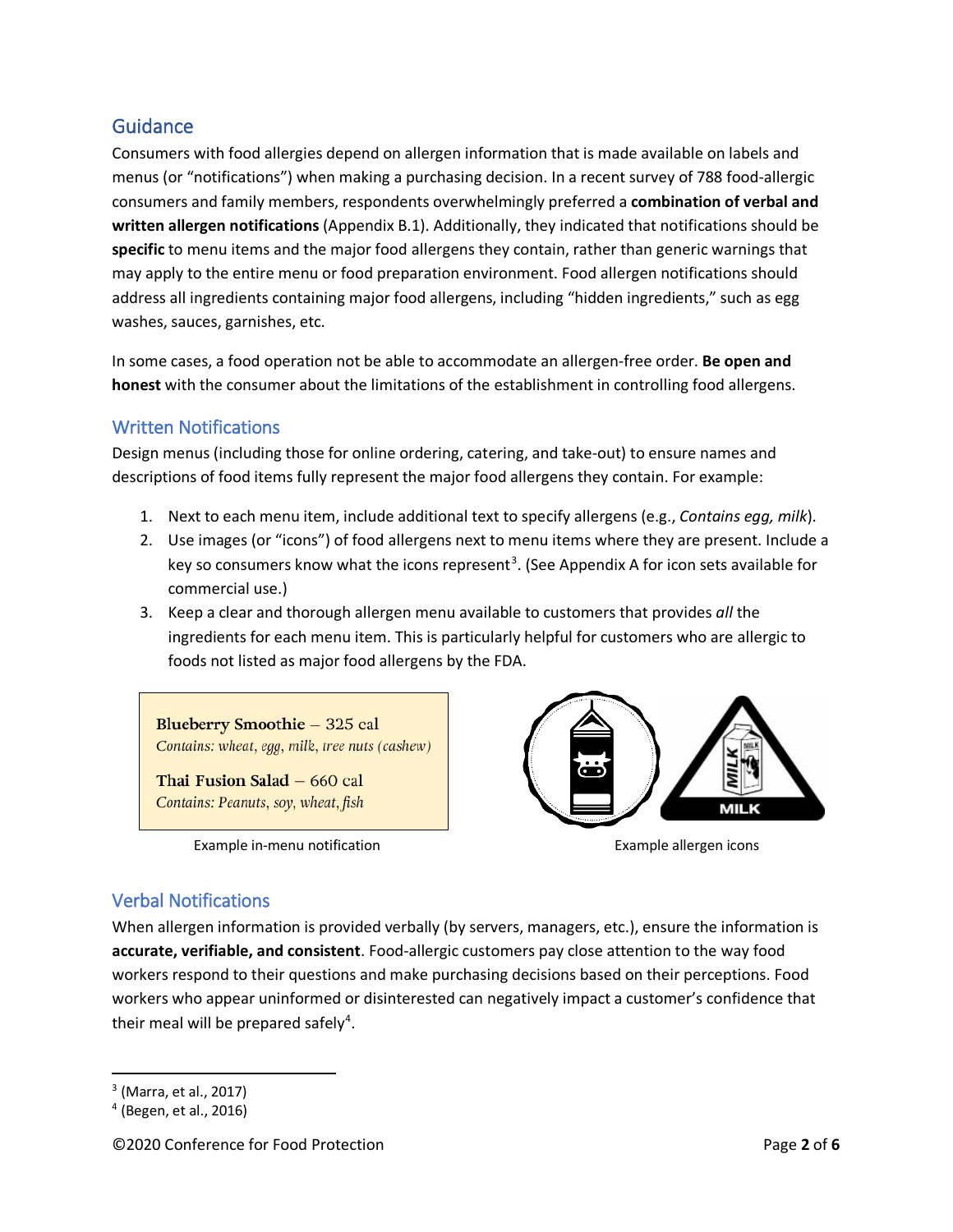To provide a safe and enjoyable dining experience, operators are encouraged to implement the following practices:

- Provide a list of menu items and their ingredients for food workers to study so they are wellprepared at the point of sale. Keep the information somewhere it can be easily accessed and used frequently.
- Conduct training for front-of-the-house and back-of-the-house employees on major food allergens and cross-contact prevention. Training is essential to preventing unintended food allergen exposure.
- Appoint at least one team member or manager per shift to respond to customer requests and questions about food allergens. That team member may be a manager or person in charge<sup>[5](#page-2-0)</sup>.

# Additional Notifications

Many food establishments provide information regarding major food allergens in places other than menu (Appendix B.2). These notifications can be very effective when the information provided is specific and assists consumers in making informed decisions.

Depending on the specific food operation, menu, and workflow, an operator may consider using these additional methods for informing consumers about the presence of major food allergens in menu items:

- For operations that emphasize major allergens as key menu items (e.g., bakery or seafood restaurant), add a notification in a highly visible area, such as **on or near the entrance,** informing consumers of the prevalence of that specific allergen.
- When contact with a major food allergen is unavoidable (e.g., french fries prepared in the same fryer as breaded [wheat-containing] items), use **counter cards**, **table-talkers** or **signs at the point of sale** to inform consumers.
- **Static clings** on display cases provide major food allergen information in customer view. **Tags or tents** next to food items also work well.

## **Conclusion**

When food-allergic customers feel confident and well-informed about their food choices, they are more willing to purchase—and they often bring friends and family along! Food operators who employ any combination of practices described in this document are making a business decision that will positively impact public health while simultaneously growing their customer base.

<span id="page-2-0"></span><sup>5</sup> (Radke, et al., 2016)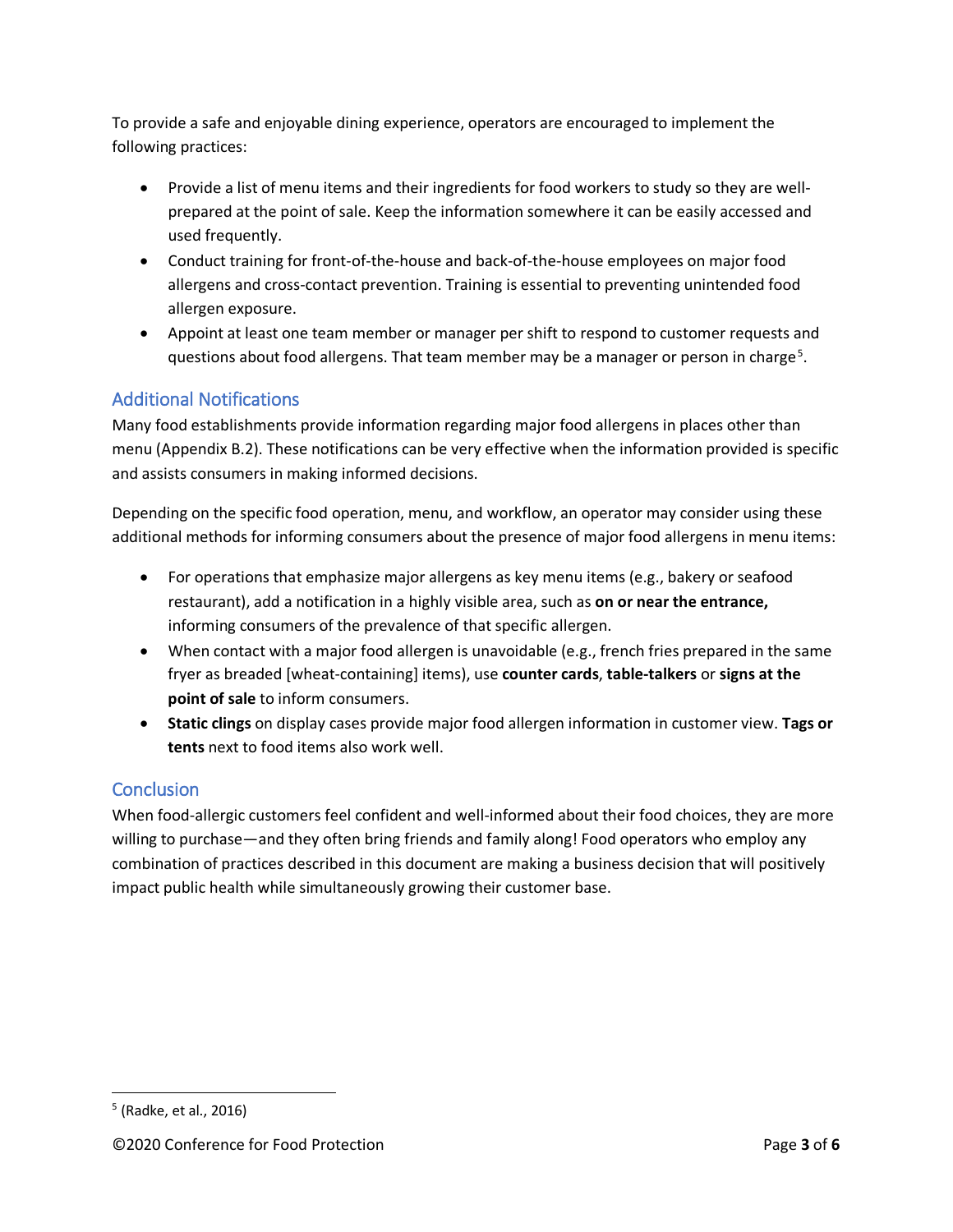# Food Allergen Notifications: A Guidance for Industry APPENDIX

# A) Food Allergens Icons

Recommendations from this guidance include the use of food allergen icons. While there is currently no uniform set of icons to represent the major food allergens identified by the FDA, there are several vector sets available for download online. The following options are available for commercial use.

- 1. [International Association for Food Protection \(IAFP\) Food Allergen Icons](https://www.foodprotection.org/resources/food-allergen-icons/)
- 2. [StateFoodSafety Allergen Icons](https://drive.google.com/drive/folders/1z_le5yxvWq5vFLnWnR7FelXZDQePhygl?usp=sharing)
- 3. [Erudus Food Allergy Icons](https://erudus.com/standardised-food-allergy-icons/)

# B) Allergens Committee Notification Workgroup Surveys

In preparation for the development of this guidance document, the Notification Workgroup of the CFP Allergens Committee conducted two surveys: one was completed by operators of licensed food establishments ("Industry Survey") and the second was completed by food-allergic consumers and their family members and/or caregivers ("Consumer Survey"). These surveys were conducted during April and May 2019 by food operators and consumers in the United States.

### 1. Consumer Survey

### Consumer Survey Overview

In May 2019, the Allergens Notification Workgroup created a survey to solicit the opinions of foodallergic consumers and their family members and caregivers. The survey was distributed to CFP members and to email directory recipients of Food Allergy Research and Education (FARE) and Food Allergy and Anaphylaxis Connection Team (FAACT). The survey garnered 788 responses from individuals across 49 US states.

### Consumer Survey Summary of Responses

- More than 90% of respondents are dealing with food allergies or intolerances.
- The majority of respondents prefer:
	- $\circ$  A combination of written and verbal notifications regarding major food allergens;
	- o Menus with major food allergen ingredients listed.
- A significant number of respondents requested cross-contact prevention information to be provided by food establishments claiming to be able to accommodate an allergen-free request.
- There was a consensus among respondents for:
	- o Easy-to-recognize major food allergen icons;
	- $\circ$  Major food allergens to be listed directly near menu items rather than in a separate grid of all menu items.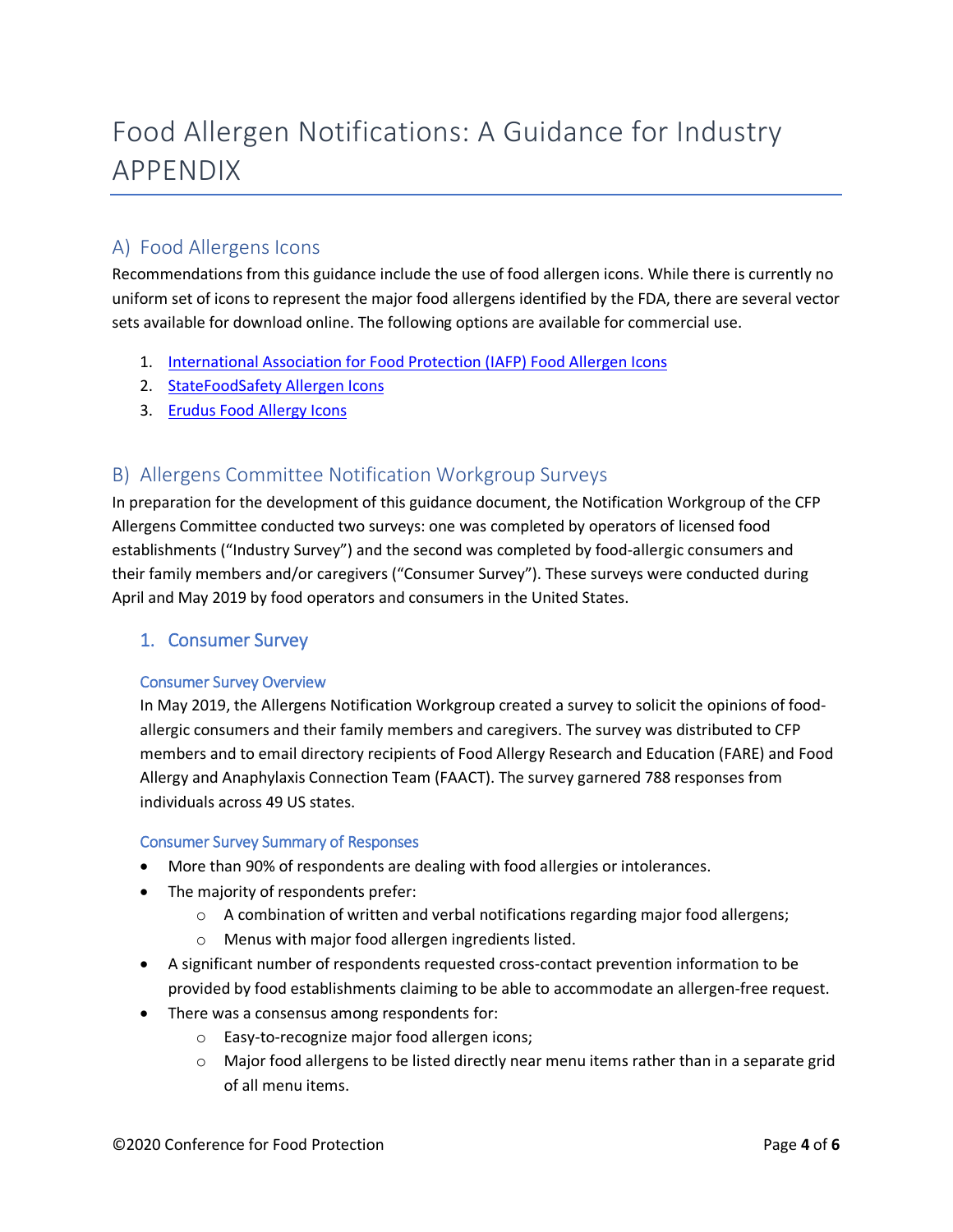## 2. Industry Survey

### Industry Survey Overview

A survey was sent out to industry regarding allergen notification in order to assess the following: current methods utilized to notify consumers of allergens present in unpackaged food; challenges associated with allergen notification; and to determine if there is a general consensus to provide a standard method for allergen notification across the food service industry.

The survey was distributed to the CFP industry caucus members and Florida Restaurant and Lodging Association members. A total of 72 individuals/organizations responded to the survey. Responses were received from individuals in the grocery and restaurant sectors.

#### Industry Survey Summary of Responses

- Of industry respondents, 77% provide written information regarding major food allergens to consumers. This information is provided through a variety of means (menus, pamphlets, table tents, websites, smartphone apps, posters, scale labels, etc.). Many of the respondents use more than one method to provide the information. Of the remaining 23% of the survey respondents, the majority provide verbal information when asked by a customer.
- Of those that provide written information, 13% utilize symbols to identify major food allergens.
- Among respondents, 88% share information verbally when a customer asks about allergens, whereas 12% reported that the server takes a proactive approach and asks the customer if they have a food allergy prior to placing an order.
- In an open-ended survey question, respondents identified several challenges to notifying consumers of major food allergens, including:
	- o Employee Training
	- o Limited space on labels to provide full details
	- o Customer understanding of challenges and requirements
- The majority of the respondents agree that a standard method of allergen notification should be utilized by establishments that serve prepared food that is not pre-packaged.

### C) References

- Begen, F. M., Barnett, J., Payne, R., Roy, D., Gowland, M. H., & Lucas, J. S. (2016). Consumer Preferences for Written and Oral Information about Allergens When Eating Out. *PLOS ONE*, DOI:10.1371/journal.pone.0156073.
- Marra, C. A., Harvard, S., Grubisic, M., Galo, J., Clarke, A., Elliot, S., & Lynd, L. D. (2017). Consumer preferences for food allergen labeling. *Allergy, Asthma & Clinical Immunology*, 13:19.
- Radke, T. J., Brown, L. G., Hoover, E. R., Faw, B. V., Reimann, D., Wong, M. R., . . . Ripley, D. (2016). Food Allergy Knowledge and Attitudes of Restaurant Managers and Staff: An EHS-Net Study. *Journal of Food Protection, Vol. 29, No. 9*, 1588–1598.